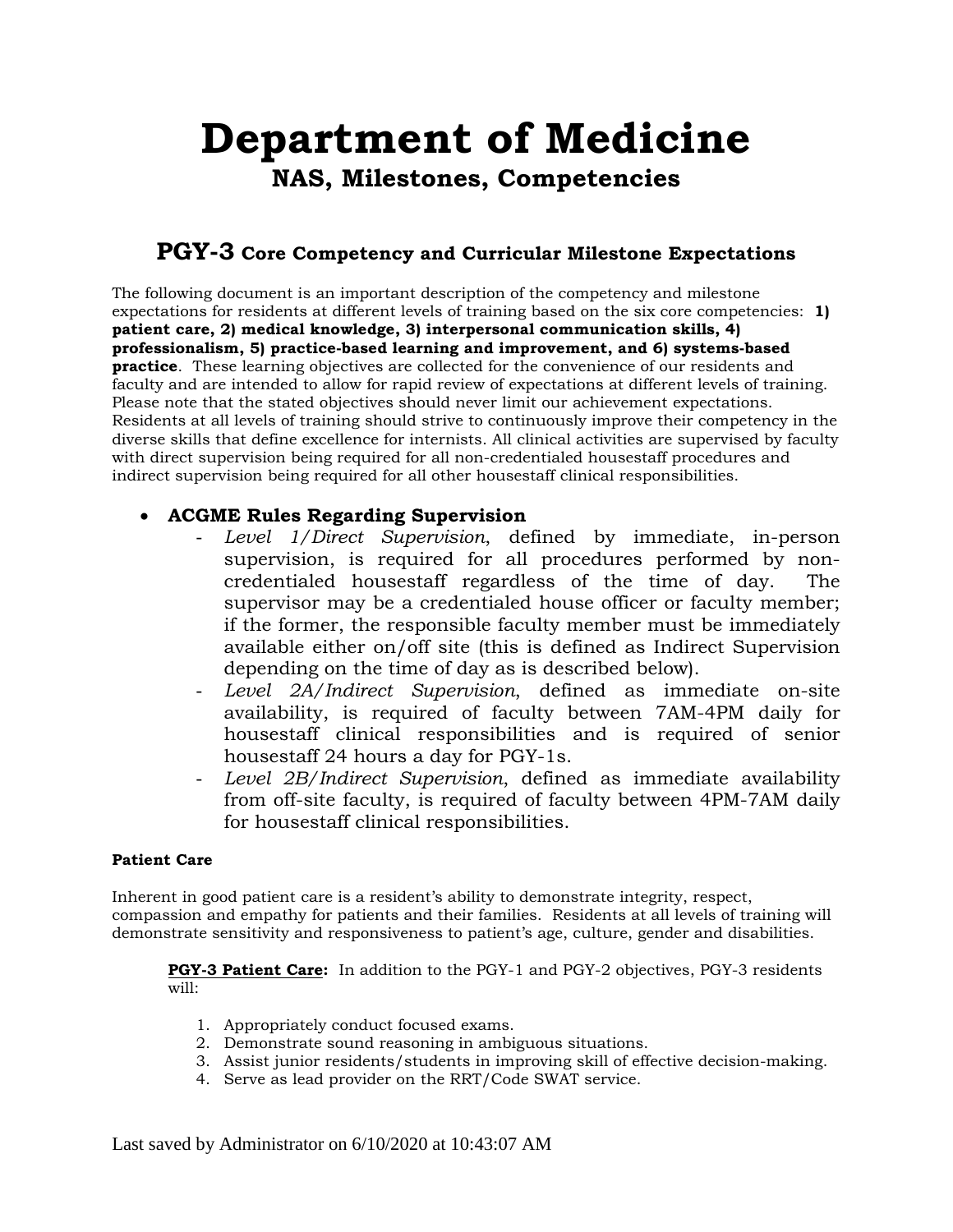#### **Medical Knowledge**

At this level of professional development most learning is self-directed. It is advised that residents read daily and teach daily the things that they are learning. A spirit of intellectual curiosity and scientific inquiry is desirable. Residents must demonstrate knowledge about established and evolving biomedical sciences, clinical care topics and the social sciences.

**PGY-3 Medical Knowledge:** In addition to the PGY-1 and PGY-2 objectives, PGY-3 residents will:

- 1. Exhibit knowledge and competency of effective teaching methods.
- 2. Present a 20-minute lecture on a topic of his/her choosing at Senior Capstones.
- 3. Participate in the RRT/Code SWAT service.

#### **Interpersonal and Communication Skills**

Patients often judge their physicians by their interpersonal skills. As physicians we also judge each other by how clearly we communicate. Residents at all levels of training should be able to do the following:

- 1. Articulately present full histories and physicals.
- 2. Summarize relevant aspects of history, physical, diagnostic testing and assessment and plan.
- 3. Should welcome, mentor and teach learners of all levels.
- 4. Display empathy and competence while interviewing and examining patients.
- 5. Attend Learning to TALK sessions.

**PGY-3 Interpersonal and Communication Skills**: In addition to the PGY-1 and PGY-2 objectives, PGY-3 residents will:

- 1. Be able to negotiate most difficult patient situations with minimal direction.
- 2. Function as team leaders with decreasing reliance upon attending physicians.
- 3. Develop skills for effective public speaking and teaching.
- 4. Demonstrate the ability to articulate/advocate for issues of ethical concern, quality improvement, and patient safety.
- 5. Serve as lead provider on the RRT/Code SWAT service managing high-intensity situations amongst many stake-holders.

#### **Practice-Based Learning and Improvement Objectives**

Residents are expected to be intellectually curious. They should use patient care experiences, reading and evidence-based medicine as a foundation for practice improvement and lifelong learning. Residents should understand the limits of their knowledge and experience and ask for help when needed. Self-improvement comes from regular assessments of all competencies and receiving balanced and honest feedback.

**PGY-3 Practice-Based Learning and Improvement:** In addition to the PGY-1 and PGY-2 objectives, PGY-3 residents will:

1. Apply knowledge of study design and statistics to relevant literature.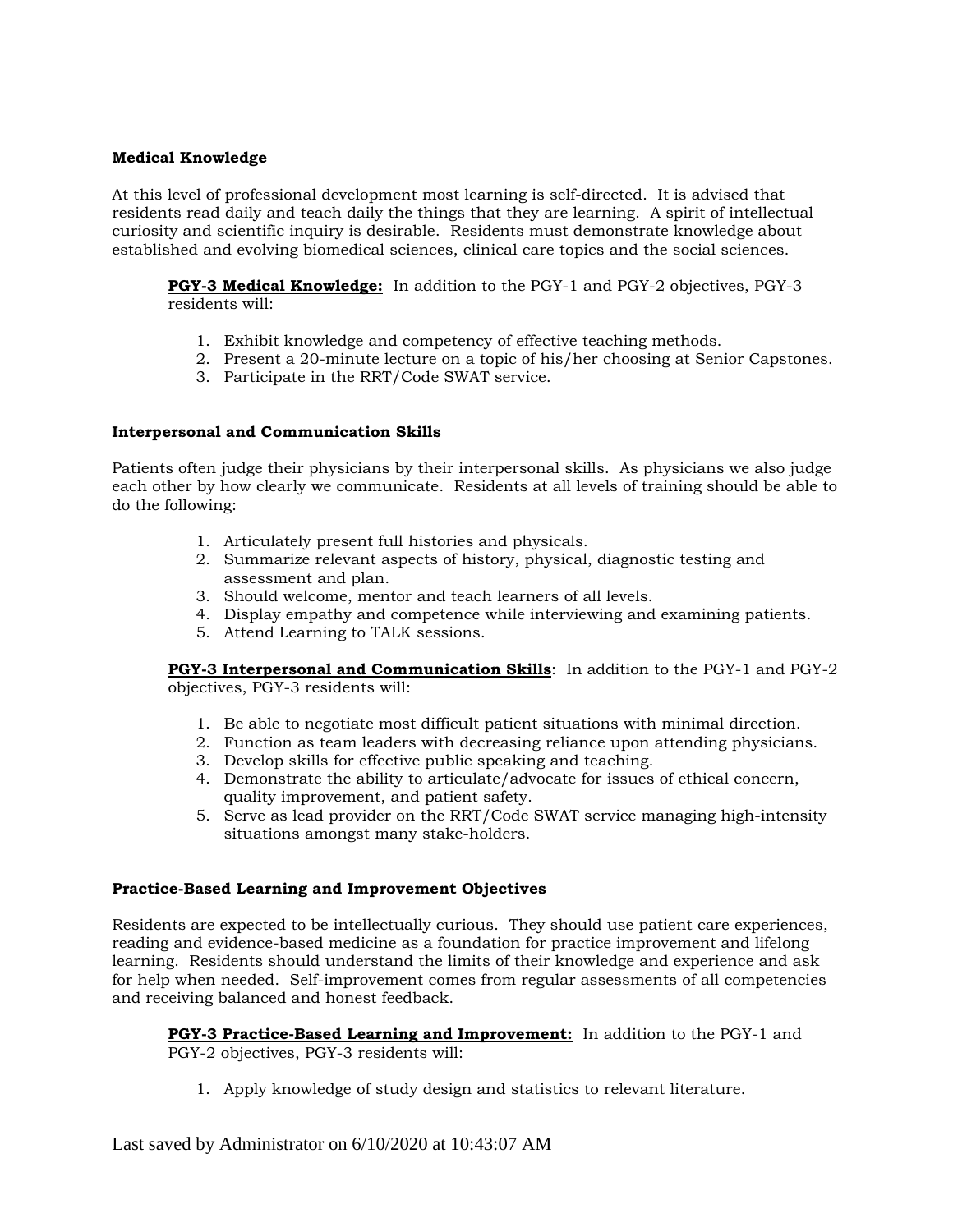- 2. Present a thoroughly researched didactic presentation that demonstrates an indepth knowledge of a clinical topic of their choosing.
- 3. Show mastery of the use of technology and its applications to patient care, acquisition of medical knowledge and educational presentations.
- 4. Review performance measures on the RRT/Code SWAT service.

#### **Professionalism**

This competency is difficult to define by level of training. There are many qualities and characteristics that are fundamental to the practice of medicine. All physicians must be competent. This includes being timely in regard to patient care needs. In work related activities, patient care must always come first. Intrinsic to the competency of Professionalism is honesty. Residents at all levels should be trustworthy and should tell the truth. This includes 1) in reporting and presenting patient communications 2) documentation 3) admitting areas of deficiency and 4) billing. The practice of medicine has historically been synonymous with a spirit of compassion and respect for others. A resident's attitude should manifest an interest in helping their patients, demonstrating respect and compassion for all patients and understanding the need for patient confidentiality. Physicians also have a responsibility for the safety and well being of their patients, colleagues and staff. Residents should not be unduly influenced by any outside forces including the pharmaceutical industry, insurers or patients' families. Under no circumstances should the quality of care, nor the specific care offered, be unduly influenced by these outside forces.

**PGY-3 Professionalism:** In addition to the above noted objectives, the PGY-3 resident will:

- 1. Show leadership in improving all of the above noted activities personally and in mentoring that with their colleagues.
- 2. The most experienced resident class sets the tone of the training experience for all residents. It is desirable that senior residents work hard at setting a high standard, enjoy their work, and bring that enthusiasm to their profession.
- 3. Serve as lead provider on the RRT/Code SWAT service managing high-intensity situations amongst many stake-holders.

#### **Systems-Based Practice Objectives**

Modern medicine is practiced in a complex series of interwoven systems including insurers, hospitals, health care providers, private and public practitioners and the legal system. The residents must demonstrate an awareness of the larger context and system on health care delivery and the ability to effectively call on system resources to provide care that is of optimum value.

**PGY-2/3 Systems-Based Practice Objectives** - In addition to the PGY-1 objectives, the PGY-2/3 will:

- 1. Coordinate multidisciplinary care and provide leadership in the management of complex patients.
- 2. Demonstrate an understanding of the multi-layered medical delivery systems (including hospitals, ambulatory sites, rehab medicine, and in-home care resources).
- 3. Show the ability to work with extended care providers, especially with longitudinal chronic care in the outpatient setting.
- 4. Demonstrate an understanding of managed care, federal versus private insurers and the social consequences of the uninsured.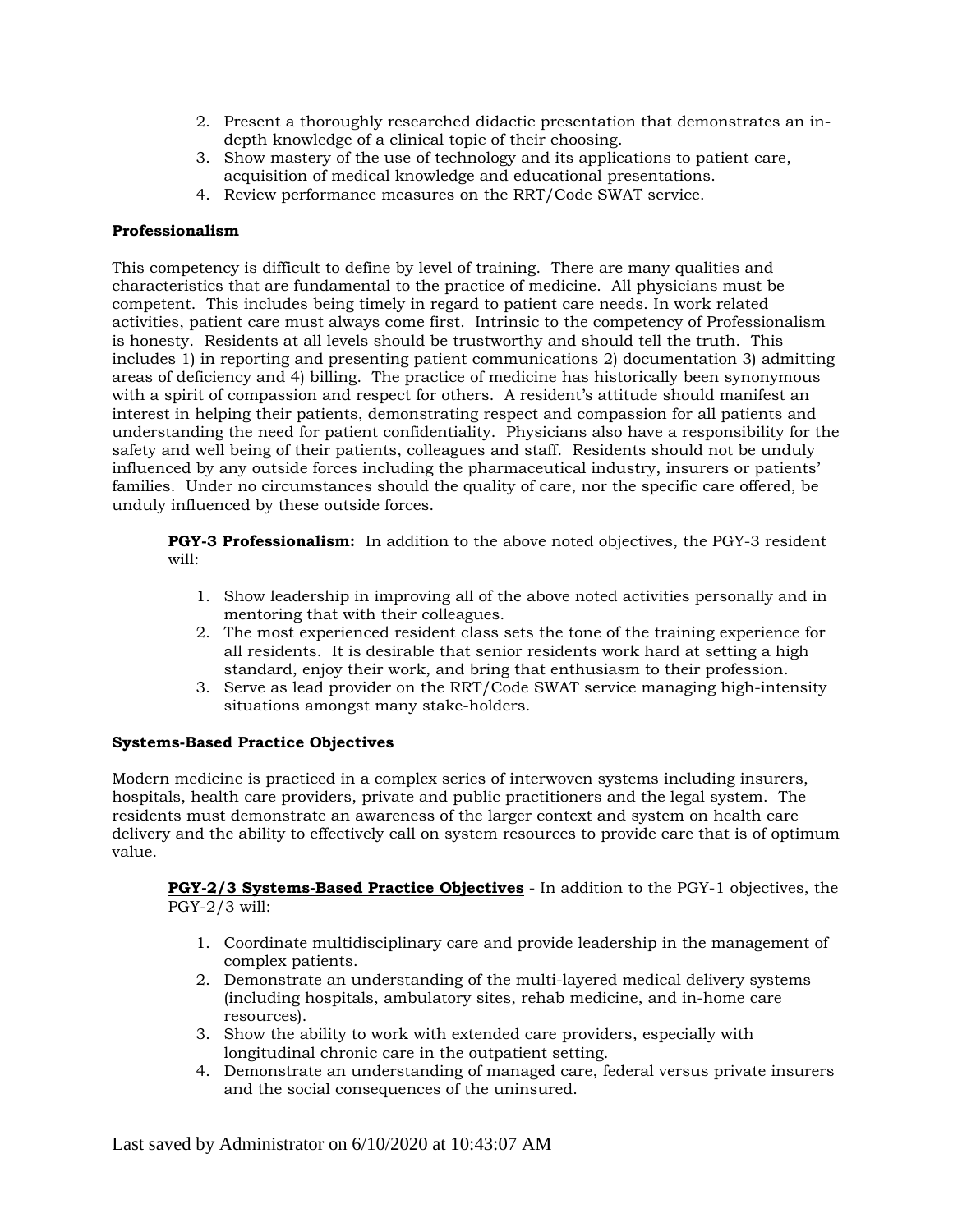- 5. Present cases with our Department Quality Officer in our monthly M&M/Quality Review conferences; specifically, the resident will conduct a root-cause analysis of the issue and review his/her findings at the conference.
- 6. Work with Nursing Staff on the RRT/Code SWAT service.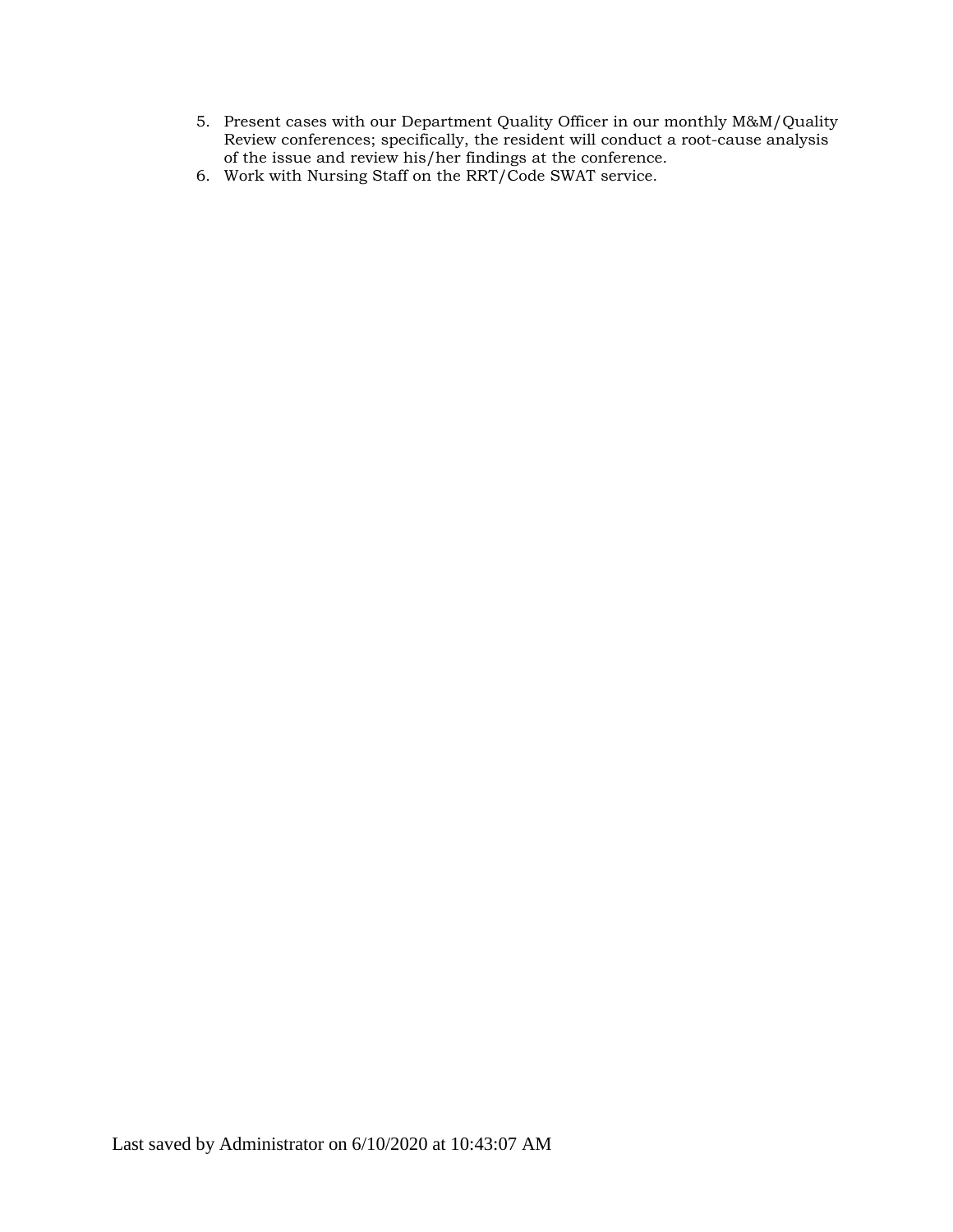# **Curricular Milestones: Core Internal Medicine PGY-3**

### *XIII. Medical Knowledge*

- a. House Officer has demonstrated sufficient knowledge to diagnose and treat medical conditions requiring intensive care.
	- i. Evaluated Through Direct Observation? Yes or No.
	- ii. Evaluated Through Chart Audit/s? Yes or No.
	- iii. In-Training Exam has been taken? Yes or No.
	- iv. Evaluated Through Multi-Source Evaluation? Yes or No.
	- v. Evaluated Through Self-Reflection? Yes or No.
- b. House Officer has demonstrated sufficient knowledge to care for complex or rare medical conditions.
	- i. Evaluated Through Direct Observation? Yes or No.
	- ii. Evaluated Through Chart Audit/s? Yes or No.
	- iii. Evaluated Through Multi-Source Evaluation? Yes or No.
	- iv. Evaluated Through Self-Reflection? Yes or No.
- c. House Officer has demonstrated sufficient understanding of the pathophysiology of complex or rare medical conditions.
	- i. Evaluated Through Direct Observation? Yes or No.
	- ii. Evaluated Through Chart Audit/s? Yes or No.
	- iii. Evaluated Through Multi-Source Evaluation? Yes or No.
	- iv. Evaluated Through Self-Reflection? Yes or No.
- d. House Officer has demonstrated an understanding of medical economics, medical ethics, and medical education.
	- i. Evaluated Through Direct Observation? Yes or No.
	- ii. Evaluated Through Chart Audit/s? Yes or No.
	- iii. Evaluated Through Multi-Source Evaluation? Yes or No.
	- iv. Evaluated Through Self-Reflection? Yes or No.
- *XIV. Patient Care*

#### a. House Officer has demonstrated to junior learners appropriate techniques to acquire subtle or sensitive patient information.

- i. Evaluated Through Direct Observation? Yes or No.
- ii. Evaluated Through Chart Audit/s? Yes or No.
- iii. Evaluated Through Multi-Source Evaluation? Yes or No.
- iv. Evaluated Through Self-Reflection? Yes or No.
- b. House Officer has demonstrated the ability to modify diagnoses and/or care plans when necessary as well as recognize when certain presentations require complex decision making.
	- i. Evaluated Through Direct Observation? Yes or No.
	- ii. Evaluated Through Chart Audit/s? Yes or No.
	- iii. Evaluated Through Multi-Source Evaluation? Yes or No.
	- iv. Evaluated Through Self-Reflection? Yes or No.
- c. House Officer has demonstrated the ability to recognize and manage urgent/emergent conditions as well as recognize when consultative care is necessary.
	- i. Evaluated Through Direct Observation? Yes or No.
	- ii. Evaluated Through Chart Audit/s? Yes or No.
	- iii. Evaluated Through Multi-Source Evaluation? Yes or No.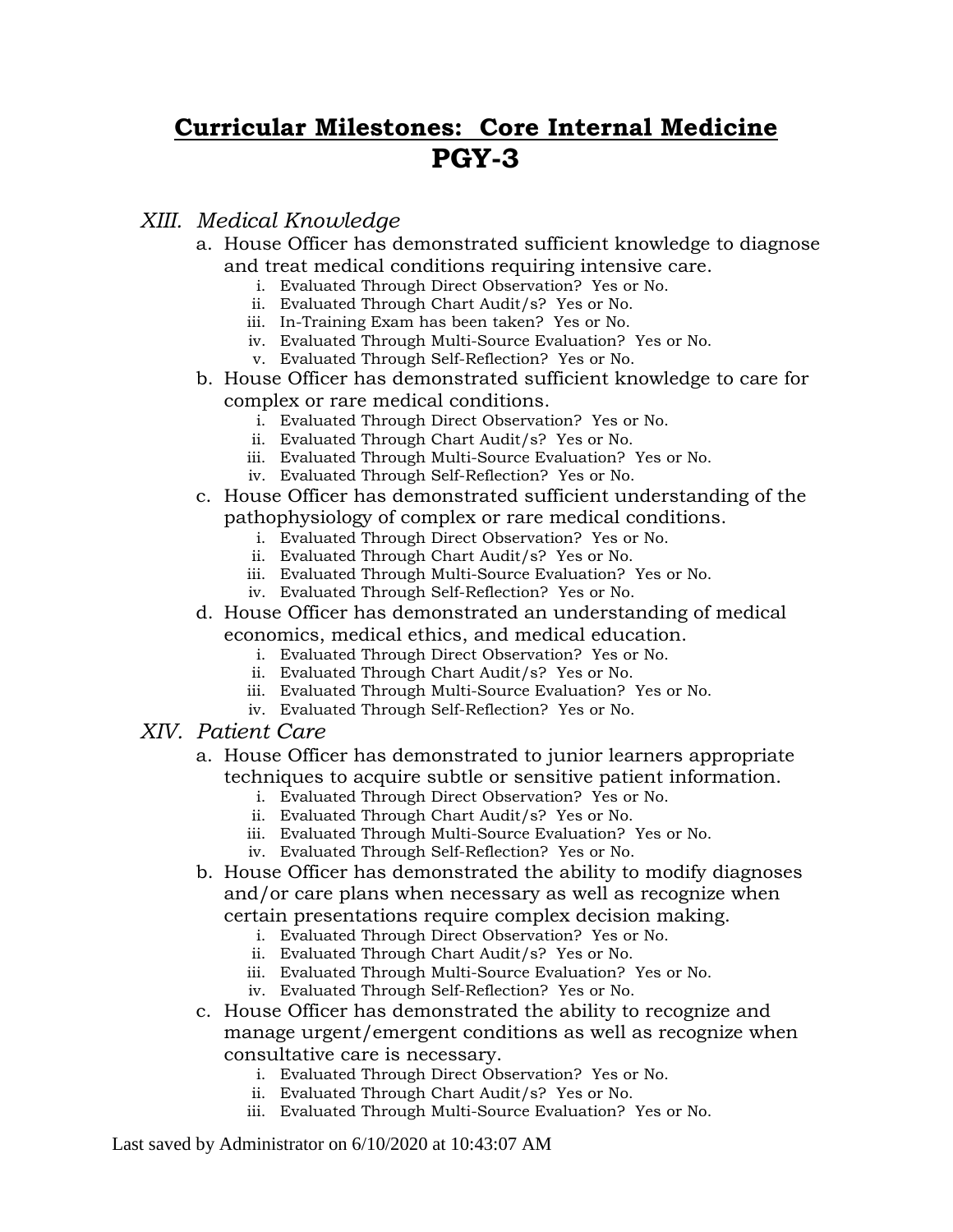- iv. Evaluated Through Self-Reflection? Yes or No.
- d. House Officer has demonstrated the ability to manage most medical conditions (whether common or complex) and is able to customize the care based on individual patient needs and preferences.
	- i. Evaluated Through Direct Observation? Yes or No.
	- ii. Evaluated Through Chart Audit/s? Yes or No.
	- iii. Evaluated Through Multi-Source Evaluation? Yes or No.
	- iv. Evaluated Through Self-Reflection? Yes or No.
- e. House Officer has demonstrated the ability to provide prompt consultative care for both common and complex medical issues.
	- i. Evaluated Through Direct Observation? Yes or No.
	- ii. Evaluated Through Chart Audit/s? Yes or No.
	- iii. Evaluated Through Multi-Source Evaluation? Yes or No.
	- iv. Evaluated Through Self-Reflection? Yes or No.

#### *XV. Professionalism*

- a. House Officer has upheld the ethical expectations of research and scholarship.
	- i. Evaluated Through Direct Observation? Yes or No.
	- ii. Evaluated Through Multi-Source Evaluation? Yes or No.
	- iii. Evaluated Through Self-Reflection? Yes or No.
- b. House Officer has provided support for dying patients (and patient's family/friends.
	- i. Evaluated Through Direct Observation? Yes or No.
	- ii. Evaluated Through Multi-Source Evaluation? Yes or No.
	- iii. Evaluated Through Self-Evaluation? Yes or No.
- c. House Officer has provided team leadership that respects patient dignity and autonomy.
	- i. Evaluated Through Direct Observation? Yes or No.
	- ii. Evaluated Through Multi-Source Evaluation? Yes or No.
	- iii. Evaluated Through Self-Evaluation? Yes or No.
- d. House Officer understands the ethical dilemmas involved in the doctor-industry relationship and is able to manage conflicts of interest.
	- i. Evaluated Through Direct Observation? Yes or No.
	- ii. Evaluated Through Multi-Source Evaluation? Yes or No.
	- iii. Evaluated Through Self-Evaluation? Yes or No.
	- iv. Evaluated Through Chart Audits? Yes or No.
- e. House Officer is a role model for junior learners and provides assistance when needed.
	- i. Evaluated Through Direct Observation? Yes or No.
	- ii. Evaluated Through Multi-Source Evaluation? Yes or No.
	- iii. Evaluated Through Self-Evaluation? Yes or No.
- f. House Officer is an advocate for individual patients, but also recognizes when public health supersedes individual interests.
	- i. Evaluated Through Direct Observation? Yes or No.
	- ii. Evaluated Through Multi-Source Evaluation? Yes or No.
	- iii. Evaluated Through Self-Evaluation? Yes or No.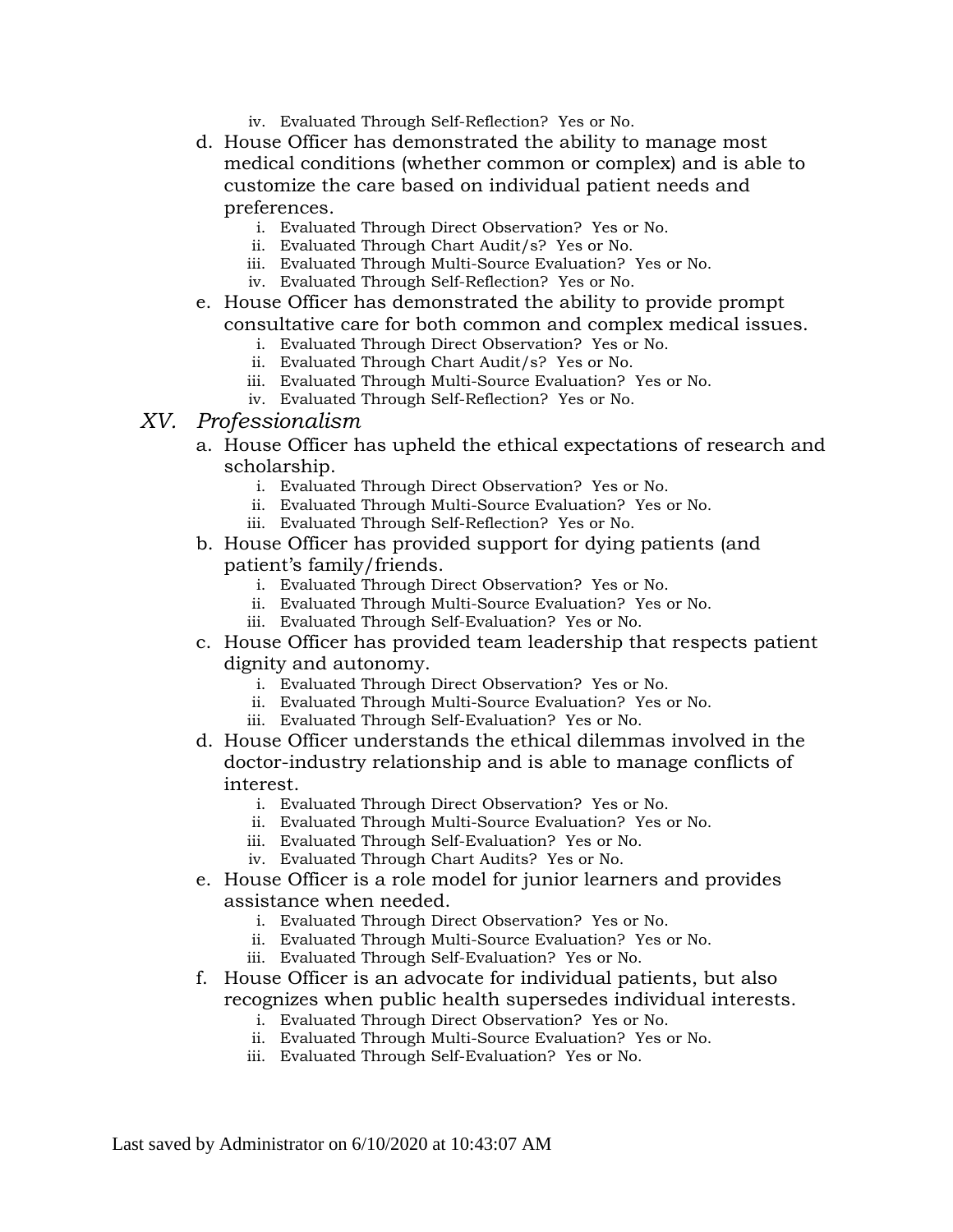- g. House Officer is able to recognize and manage differences of opinion be it between a patient or other members of the healthcare team.
	- i. Evaluated Through Direct Observation? Yes or No.
	- ii. Evaluated Through Multi-Source Evaluation? Yes or No.
	- iii. Evaluated Through Self-Evaluation? Yes or No.
- h. House Officer appreciates the disparities in healthcare and advocates for resources in appropriate fashion.
	- i. Evaluated Through Direct Observation? Yes or No.
	- ii. Evaluated Through Multi-Source Evaluation? Yes or No.
	- iii. Evaluated Through Self-Evaluation? Yes or No.
- *XVI. Interpersonal and Communication Skills*
	- a. House Officer engages patients/advocates in shared-decision making for both uncomplicated and complex scenarios.
		- i. Evaluated Through Direct Observation? Yes or No.
		- ii. Evaluated Through Multi-Source Evaluation? Yes or No.
		- iii. Evaluated Through Self-Evaluation? Yes or No.
	- b. House Officer is using patient-centered education strategies and appropriately counsels patients about risks, benefits, and costs as they relate to tests and procedures.
		- i. Evaluated Through Direct Observation? Yes or No.
		- ii. Evaluated Through Multi-Source Evaluation? Yes or No.
		- iii. Evaluated Through Self-Evaluation? Yes or No.
	- c. House Officer role models effective communication skills in all situations (be it with patients and/or family/friends, other members of the health-care team, or as a consultant to other services) and is able to effectively transition care.
		- i. Evaluated Through Direct Observation? Yes or No.
		- ii. Evaluated Through Multi-Source Evaluation? Yes or No.
		- iii. Evaluated Through Self-Evaluation? Yes or No.
	- d. House Officer is maintaining succinct, relevant, patient-specific written records.
		- i. Evaluated Through Direct Observation? Yes or No.
		- ii. Evaluated Through Multi-Source Evaluation? Yes or No.
		- iii. Evaluated Through Self-Evaluation? Yes or No.

#### *XVII. Practice-Based Learning*

- a. House Officer has participated in a quality-improvement project.
	- i. Evaluated Through Direct Observation? Yes or No.
	- ii. Evaluated Through Multi-Source Evaluation? Yes or No.
	- iii. Evaluated Through Self-Evaluation? Yes or No.
- b. House Officer is able to articulate specific clinical questions and has an appropriate method/system in place for finding answers.
	- i. Evaluated Through Direct Observation? Yes or No.
	- ii. Evaluated Through Multi-Source Evaluation? Yes or No.
	- iii. Evaluated Through Self-Evaluation? Yes or No.
- c. House Officer understands how to navigate evidence-based resources (including the National Library of Medicine) and is able to critically appraise literature found there.
	- i. Evaluated Through Direct Observation? Yes or No.
	- ii. Evaluated Through Multi-Source Evaluation? Yes or No.